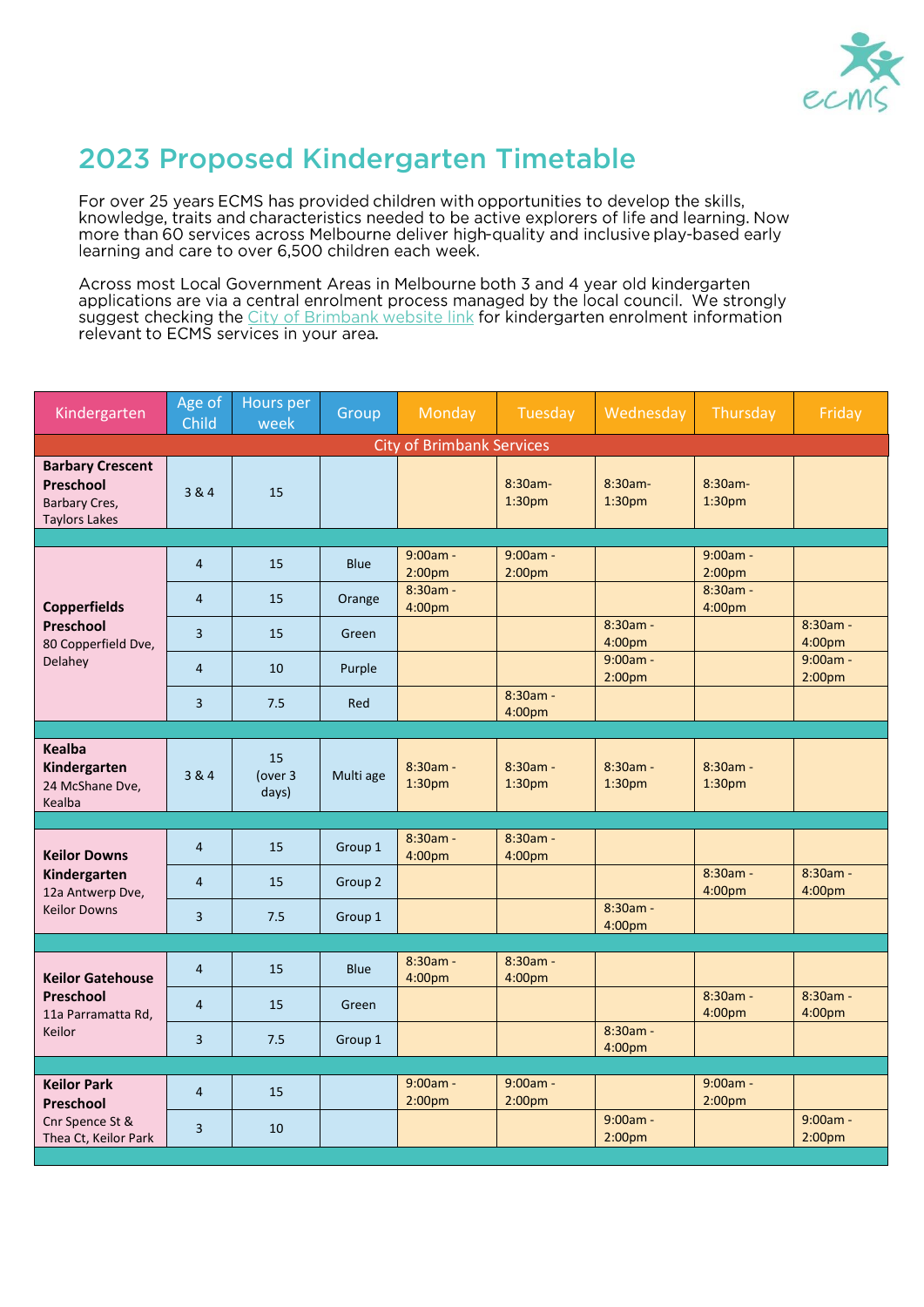

| <b>Keilor Village</b><br>Preschool<br>Cnr Old Calder Hwy<br>& Kennedy St,<br>Keilor        | $\overline{4}$          | 15  | <b>Blue</b> | 8:30am -<br>4:00pm               | 8:30am -<br>4:00pm               |                                  |                                  |                                  |
|--------------------------------------------------------------------------------------------|-------------------------|-----|-------------|----------------------------------|----------------------------------|----------------------------------|----------------------------------|----------------------------------|
|                                                                                            | $\overline{4}$          | 15  | Green       |                                  |                                  |                                  | 8:30am -<br>4:00pm               | $8:30am -$<br>4:00pm             |
|                                                                                            | 3                       | 7.5 | Purple      |                                  |                                  | $8:30am -$<br>4:00pm             |                                  |                                  |
|                                                                                            |                         |     |             |                                  |                                  |                                  |                                  |                                  |
|                                                                                            | $\overline{4}$          | 15  | Red         | $9:00am -$<br>2:00 <sub>pm</sub> | $9:00am -$<br>2:00 <sub>pm</sub> | $9:00am -$<br>2:00 <sub>pm</sub> |                                  |                                  |
| <b>Kings Park</b><br>Kindergarten<br>24 Maplewood Rd,<br><b>Kings Park</b>                 | $\overline{4}$          | 15  | Green       | 8:45am-<br>1:45pm                |                                  | 8:45am-<br>1:45pm                |                                  | $8:45am-$<br>1:45pm              |
|                                                                                            | $\overline{4}$          | 15  | Yellow      |                                  | 8:45am-<br>4:15pm                |                                  | 8:45am-<br>4:15pm                |                                  |
|                                                                                            | 3                       | 10  | <b>Blue</b> |                                  |                                  |                                  | $9:00am -$<br>2:00 <sub>pm</sub> | $9:00am -$<br>2:00 <sub>pm</sub> |
|                                                                                            |                         |     |             |                                  |                                  |                                  |                                  |                                  |
| <b>Monmia</b><br>Kindergarten                                                              | $\overline{4}$          | 15  |             |                                  | 8:30am-<br>4:00pm                |                                  | 8:30am-<br>4:00pm                |                                  |
| Copernicus Way,<br><b>Keilor Downs</b>                                                     | 3                       | 15  |             | 8:30am-<br>1:30pm                |                                  | $8:30am -$<br>1:30pm             |                                  | $8:30am -$<br>1:30pm             |
|                                                                                            |                         |     |             |                                  |                                  |                                  |                                  |                                  |
| <b>Remus Way</b><br>Preschool<br>Cnr Remus Way &<br>Fastnet Dve,<br><b>Taylors Lakes</b>   | $\overline{4}$          | 15  | Green       |                                  | 8:30am-<br>4:00pm                |                                  | 8:30am-<br>4:00pm                |                                  |
|                                                                                            | 4                       | 15  | <b>Blue</b> | 8:30am-<br>4:00pm                |                                  | 8:30am-<br>4:00pm                |                                  |                                  |
|                                                                                            | 3                       | 7.5 | Orange      |                                  |                                  |                                  |                                  | 8:30am-<br>4:00pm                |
|                                                                                            |                         |     |             |                                  |                                  |                                  |                                  |                                  |
|                                                                                            |                         |     |             | 8:30am-                          | 8:30am-                          |                                  |                                  |                                  |
| <b>St Albans East</b><br>Preschool<br>Cnr Harmon Ave &<br>Station Ave,<br><b>St Albans</b> | $\overline{4}$          | 15  | Rainbow     | 4:00pm                           | 4:00pm                           |                                  | 8:30am-                          | 8:30am-                          |
|                                                                                            | $\overline{4}$          | 15  | Orange      |                                  |                                  | 8:30am-                          | 4:00pm                           | 4:00pm                           |
|                                                                                            | 3                       | 7.5 |             |                                  |                                  | 4:00pm                           |                                  |                                  |
|                                                                                            |                         |     |             |                                  |                                  |                                  |                                  |                                  |
|                                                                                            | $\overline{4}$          | 15  | <b>Blue</b> | 8:30am-                          | 8:30am-                          |                                  |                                  |                                  |
| <b>St Albans North</b>                                                                     |                         |     |             | 4:00pm                           | 4:00pm                           |                                  |                                  |                                  |
| Preschool<br>42 Fox Street, St<br>Albans                                                   | 4                       | 15  | Green       |                                  |                                  | $8:30am -$<br>4:00pm             |                                  | 8:30am-<br>4:00pm                |
|                                                                                            | $\overline{\mathbf{3}}$ | 7.5 |             |                                  |                                  |                                  | 8:30am-<br>4:00pm                |                                  |
|                                                                                            |                         |     |             |                                  |                                  |                                  |                                  |                                  |
| <b>St Albans West</b><br>Preschool<br>Cnr Andrew Rd<br>& Stevens Rd,<br>St Albans          | $\overline{a}$          | 15  | Yellow      | 8:30am-<br>4:00pm                | 8:30am-<br>4:00pm                |                                  |                                  |                                  |
|                                                                                            | $\overline{4}$          | 15  | <b>Blue</b> |                                  |                                  |                                  | 8:30am-<br>4:00pm                | 8:30am-<br>4:00 <sub>pm</sub>    |
|                                                                                            | 3                       | 7.5 |             |                                  |                                  | 8:30am-<br>4:00pm                |                                  |                                  |
|                                                                                            |                         |     |             |                                  |                                  |                                  |                                  |                                  |
| Sydenham<br>Kindergarten<br>7 Community Hub,<br>Sydenham                                   | $\overline{4}$          | 15  | Purple      | 8:30am -<br>1:30 <sub>pm</sub>   | 8:30am -<br>1:30 <sub>pm</sub>   |                                  | 8:30am -<br>1:30 <sub>pm</sub>   |                                  |
|                                                                                            | $\overline{4}$          | 15  | Green       |                                  |                                  | 8:30am-<br>4:00pm                |                                  | 8:30am-<br>4:00pm                |
|                                                                                            | 4                       | 15  | Red         |                                  | 8:45am-<br>1:45 <sub>pm</sub>    | 8:45am-<br>$1:45$ pm             |                                  | 8:45am-<br>$1:45$ pm             |
|                                                                                            |                         | 15  | Orange      | $9:00am -$                       |                                  | $9:00am -$                       |                                  | $9:00am -$                       |
|                                                                                            | 3                       |     |             | 2:00 <sub>pm</sub>               |                                  | 2:00 <sub>pm</sub>               |                                  | 2:00 <sub>pm</sub>               |